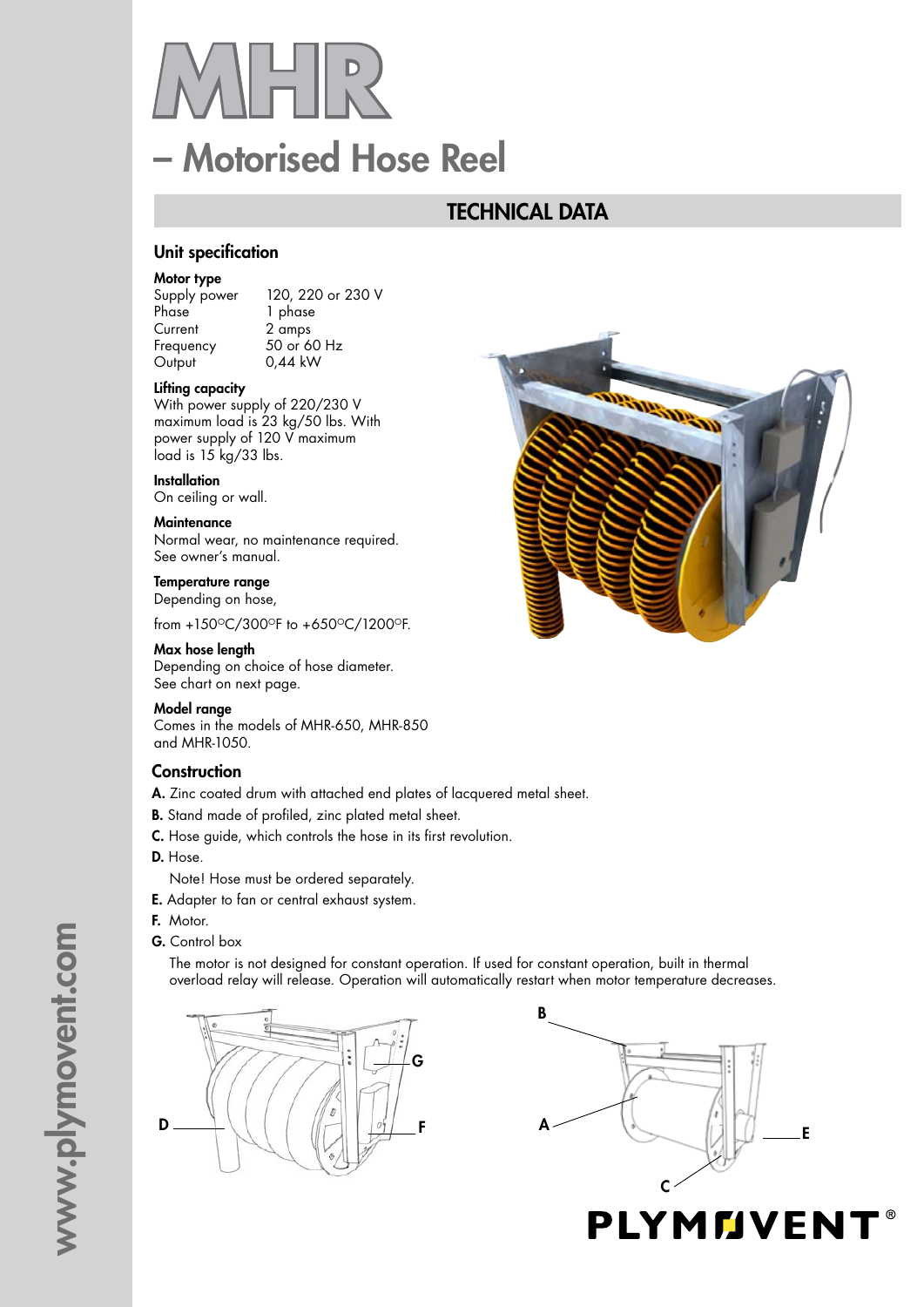# DIMENSIONAL DATA

|              | <b>MHR-650</b> | <b>MHR-850</b> | <b>MHR-1050</b> |
|--------------|----------------|----------------|-----------------|
| A            | 830 mm/32.7"   | 1030 mm/40.5"  | 1230 mm/48.4"   |
| B            | 500 mm/19.7"   | 500 mm/19.7"   | 500 mm/19.7"    |
| $\mathsf{C}$ | 774 mm/30.5"   | 974 mm/38.3"   | 1174 mm/46.2"   |
| D            | Ø 160 mm/6.30" | Ø 160 mm/6.30" | Ø 160 mm/6.30"  |
| E            | 790 mm/31.1"   | 790 mm/31.1"   | 790 mm/31.1"    |
| F            | 870 mm/34.3"   | 1070 mm/42.1"  | 1270 mm/50.0"   |
| G            | 600 mm/23.6"   | 600 mm/23.6"   | 600 mm/23.6"    |
| H            | 580 mm/22.8"   | 580 mm/22.8"   | 580 mm/22.8"    |





## PRESSURE LOSS

#### The diagram shows the pressure loss in the hose reels at different airflows in uncoiled position. (EH-PV) For other hose types refer to seperate datasheet or supplier.

Read the diagram at the recommended airflows; Cars 360 m3/h ( 211 cfm). Trucks 1080 m3/h ( 635 cfm).

The diagram shows these combinations of hose diameter/hose length:

- A. Ø 100 mm/4", length 7.5 m/24,7 ft
- B. Ø 100 mm/4", length 10,0 m/32,8 ft
- C. Ø 100 mm/4", length 12,5 m/41,1 ft
- D. Ø 125 mm/5", length 7,5 m/24,7 ft
- E. Ø 125 mm/5", length 10,0 m/32,8 ft
- F. Ø 125 mm/5", length 12,5 m/41,1 ft
- G. Ø 150 mm/6", length 7,5 m/24,7 ft
- H. Ø 150 mm/6", length 10,0 m/32,8 ft
- I. Ø 150 mm/6", length 12,5 m/41,1 ft